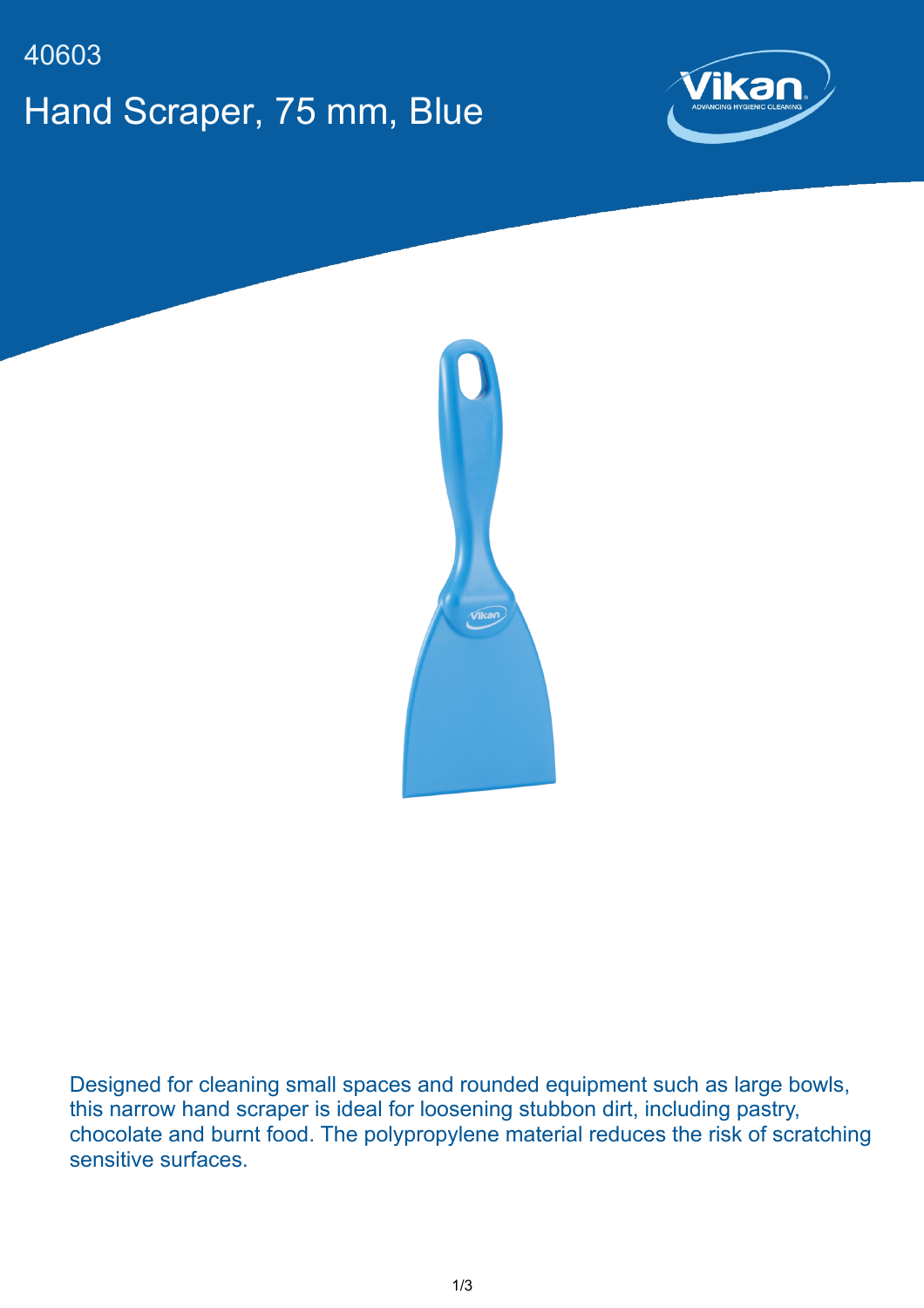## **Technical Data**

| <b>Item Number</b>                                                                        | 40603         |
|-------------------------------------------------------------------------------------------|---------------|
| <b>Blade Thickness</b>                                                                    | 3.3 mm        |
| <b>Material</b>                                                                           | Polypropylene |
| Complies with (EC) 1935/2004 on food contact materials <sup>1</sup>                       | Yes           |
| Produced according to EU Regulation 2023/2006/EC of Good<br><b>Manufacturing Practice</b> | Yes           |
| <b>FDA compliant raw material (CFR 21)</b>                                                | Yes           |
| Complies with UK 2019 No. 704 on food contact materials                                   | Yes           |
| Meets the REACH Regulation (EC) No. 1907/2006                                             | Yes           |
| Use of phthalates and bisphenol A                                                         | <b>No</b>     |
| <b>Is Halal and Kosher compliant</b>                                                      | Yes           |
| <b>Box Quantity</b>                                                                       | 25 Pcs.       |
| Quantity per Pallet (80 x 120 x 200 cm)                                                   | 4000 Pcs      |
| <b>Quantity Per Layer (Pallet)</b>                                                        | 400 Pcs.      |
| <b>Box Length</b>                                                                         | 290 mm        |
| <b>Box Width</b>                                                                          | 195 mm        |
| <b>Box Height</b>                                                                         | 175 mm        |
| Length                                                                                    | 75 mm         |
| <b>Width</b>                                                                              | $18$ mm       |
| <b>Height</b>                                                                             | 210 mm        |
| <b>Net Weight</b>                                                                         | $0.05$ kg     |
| Weight bag (Recycling Symbol "4" Low Density Polyethylene<br>(LDPE)                       | $0.004$ kg    |
| <b>Weight cardboard</b>                                                                   | $0.006$ kg    |
| <b>Tare total</b>                                                                         | $0.01$ kg     |
| <b>Gross Weight</b>                                                                       | $0.06$ kg     |
| <b>Cubik metre</b>                                                                        | 0.000283 M3   |
| <b>Recommended sterilisation temperature (Autoclave)</b>                                  | 121 °C        |
| Max. cleaning temperature (Dishwasher)                                                    | 93 °C         |
| Max usage temperature (food contact)                                                      | 100 °C        |
| Max usage temperature (non food contact)                                                  | 100 °C        |
| Min. usage temperature <sup>3</sup>                                                       | $-20 °C$      |
| <b>Max. drying temperature</b>                                                            | 120 °C        |
| Min. pH-value in usage concentration                                                      | 2 pH          |
| <b>Max. pH-value in Usage Concentration</b>                                               | 10.5 pH       |
| <b>Recycling Symbol "5", Polypropylene (PP)</b>                                           | Yes           |
| <b>Gtin-13 Number</b>                                                                     | 5705020406034 |